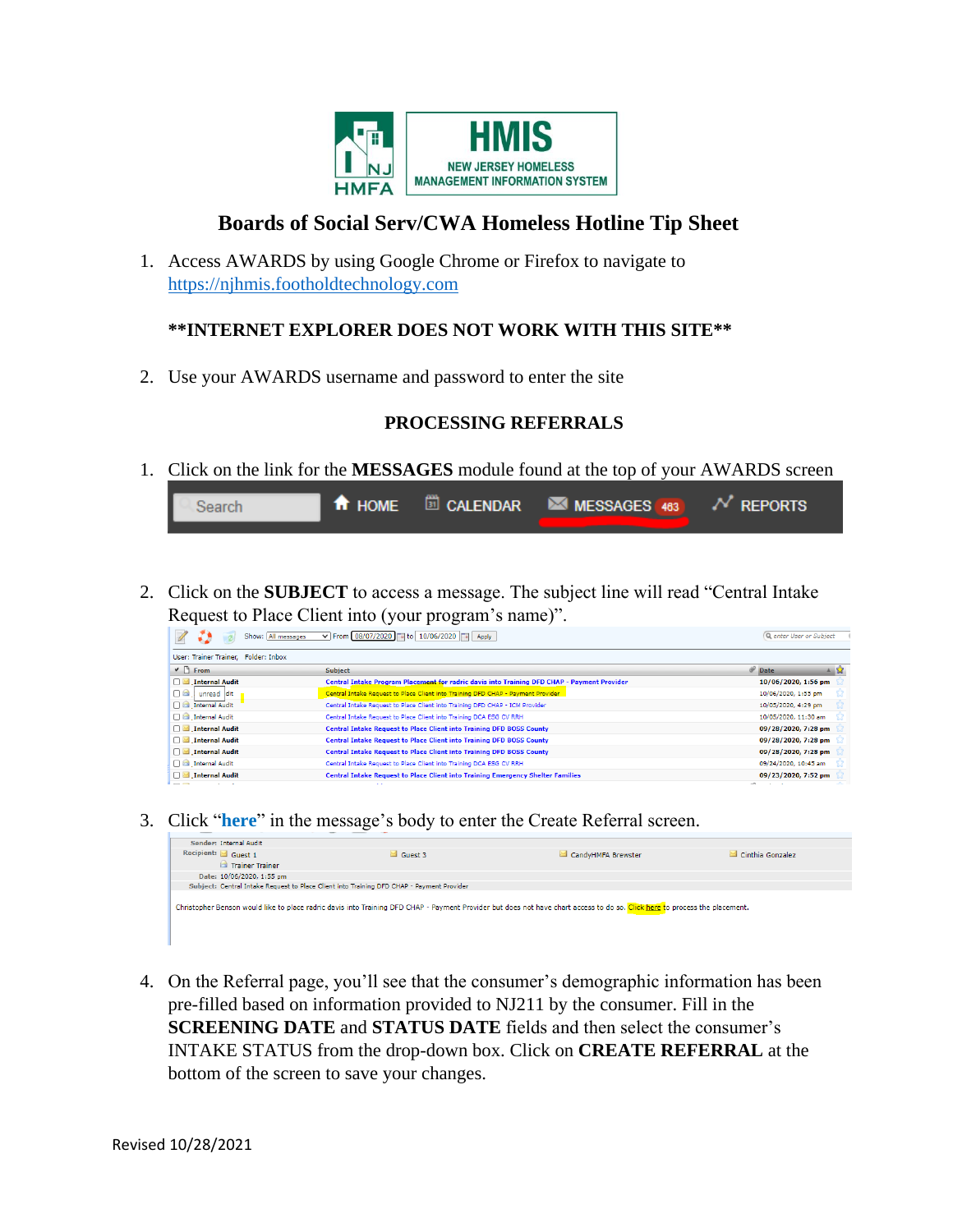- 5. Scroll about one-third down the page to locate and click **PROCESS REFERRAL**.
- 6. Enter data in the required fields and click **UPDATE**.
- 7. On the Consent Form Screen, select **SKIP THIS QUESTION**.
- 8. On the Household Composition screen, select **CREATE A NEW HOUSEHOLD** and then click **CONTINUE**.
- 9. On the next screen, answer NO to "Would you want to add another household member?" and click **CONTINUE**.
- 10. On the next screen, click **FACESHEET**.
- 11. On the FACESHEET, you can access the consumer's "Services Provided" form by expanding the blue "Forms/Assessment" link at the top of the page. Clicking on the name of the form, "NJ211 Services Provided 2," gives you access to view the form.

### **THE PROCESS OF CREATING AND PROCESSING AN NJ211 HOMELESS HOTLINE REFERRAL IS COMPLETE.**

## **DUPLICATE PLACEMENT REQUESTS**

#### **Follow the steps below when you receive the error message that this referral already exists.**

- 1. Click on the placement request in your MESSAGES inbox. You will get a message letting you know that a referral already exists and another one cannot be processed.
- 2. Complete a consumer look-up in the SEARCH box on the black header ribbon and open the consumer's record for your hotline project.
- 3. At the top of the consumer FACE SHEET click on the button that says, "INTAKE FORM". This will open the prior intake.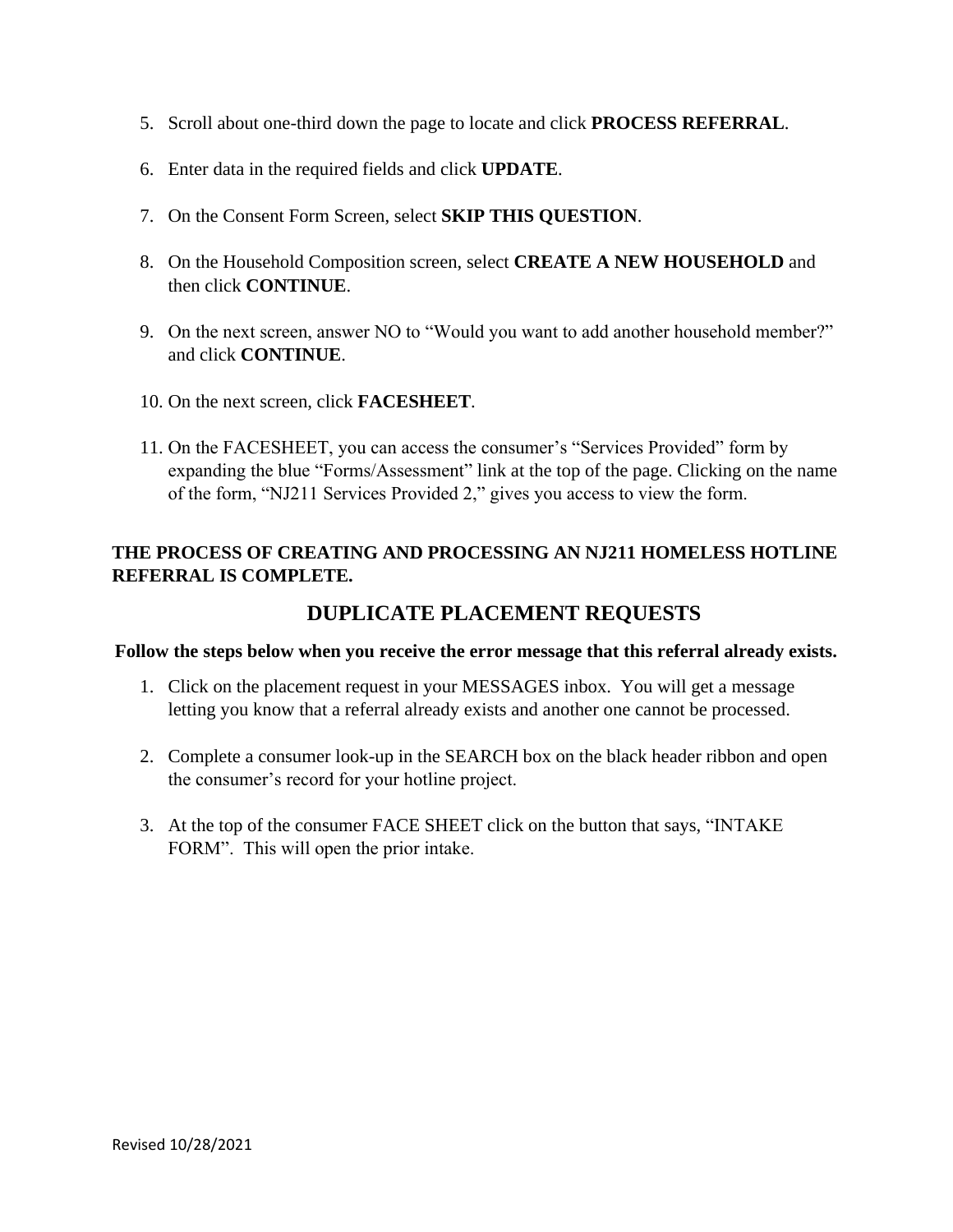4. Click on "Update Application Evaluation" in the middle of the FACE SHEET.

| <b>Status Date:</b>             |             | <b>Intake Status:</b> |                                                                                                          |                 |               |
|---------------------------------|-------------|-----------------------|----------------------------------------------------------------------------------------------------------|-----------------|---------------|
| 12/01/2020                      | Showed      |                       |                                                                                                          |                 |               |
|                                 |             |                       |                                                                                                          |                 |               |
| <b>Program / Eligibilities:</b> |             |                       | Training DFD BOSS County                                                                                 |                 |               |
|                                 |             |                       |                                                                                                          |                 |               |
| <b>Interviewers</b>             | <b>Date</b> | <b>Time</b>           | <b>Duration</b>                                                                                          | <b>Location</b> | <b>Status</b> |
| None Recorded                   |             |                       |                                                                                                          |                 |               |
|                                 |             |                       | Referral Disposition Tracking Notes: Christina Aguilera<br>No Referral Disposition Tracking Notes found. |                 |               |

5. Change the INTAKE STATUS to: 'Previously Seen'. This will, in effect, discharge the referral while still allowing you to keep the entire history.  $\mathbb{R}^2$ 

| *Screening Date:         | <b>Screeners:</b>          | <b>Forms Received Date:</b>                  |
|--------------------------|----------------------------|----------------------------------------------|
| $\Box$<br>12/01/2020     | $\check{ }$<br>$\check{ }$ | <b>High</b><br><b><i><u>Property</u></i></b> |
| *Status Date:            | Intake Status:             |                                              |
| استر<br>12/01/2020<br>u. | Previously Seen v          |                                              |

6. The referral can be processed as usual after Step 5 is completed.